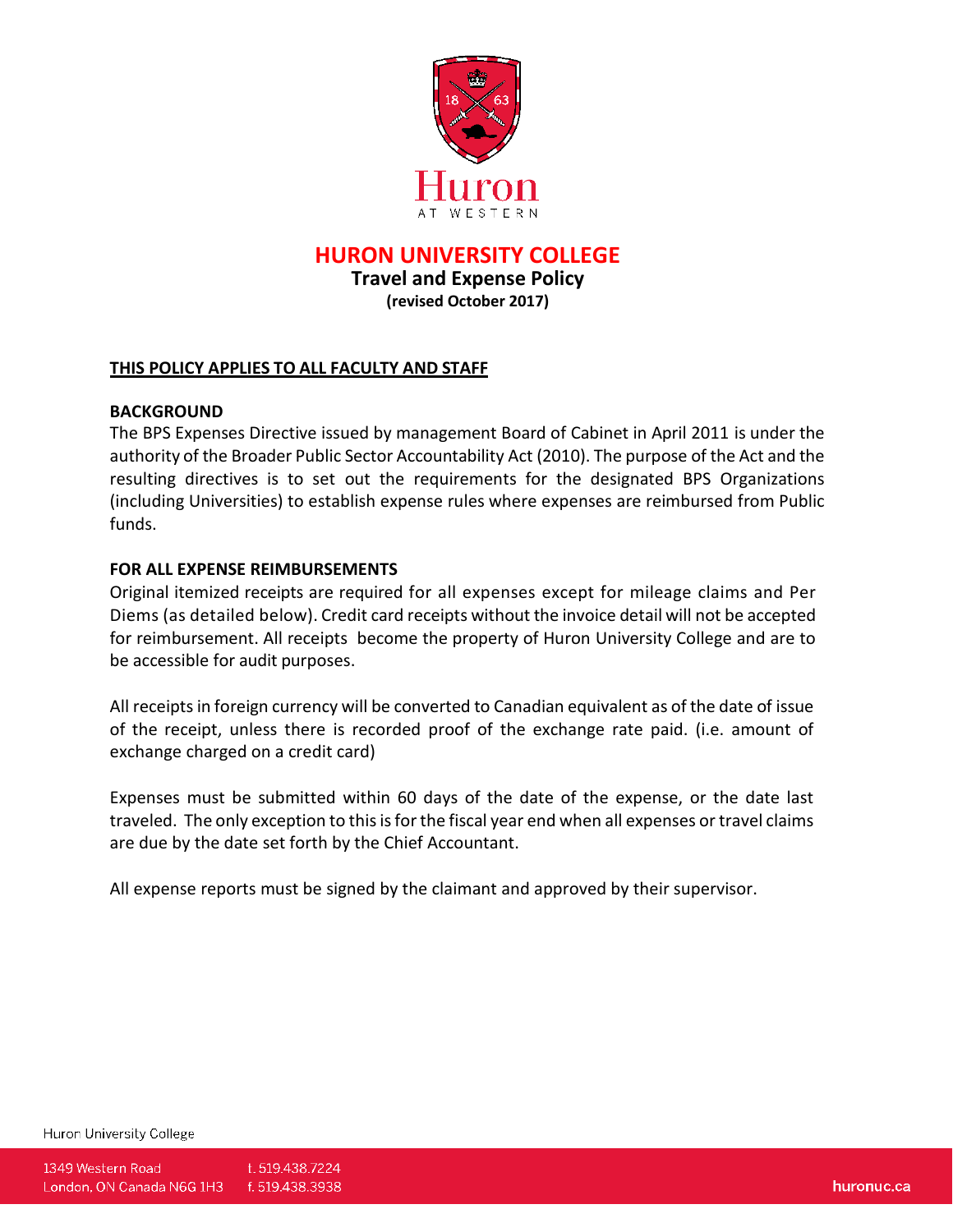

#### **MEAL ALLOWANCE**

Individuals have the option of claiming meal allowances (Per Diem) or reimbursement of actual meal costs at the amount of the receipt, up to a maximum as laid out in the table below.

Per diems are permitted under the BPS Accountability Act and will be reimbursed per the table below. Receipts are not required when claiming meal allowances. The meal allowance rate is to be claimed on a per meal basis for part days and should align with the portion of the day the employee is actually travelling on behalf of Huron University College.

A meal allowance is not eligible for reimbursement for any meal that is included in the cost of the conference fee, accommodation charge, transportation fare , or other.

|                      | <b>Travel</b> in<br>Canada | Travel in the<br><b>USA</b> | Travel outside of<br><b>North America</b> |
|----------------------|----------------------------|-----------------------------|-------------------------------------------|
| <b>Breakfast</b>     | \$15 CAD                   | \$15 USD                    | S17 CAD                                   |
| Lunch                | \$20 CAD                   | \$20 USD                    | \$28 CAD                                  |
| <b>Dinner</b>        | \$30 CAD                   | \$30 USD                    | \$40 CAD                                  |
| <b>Daily Maximum</b> | <b>\$65 CAD</b>            | <b>\$65 USD</b>             | <b>\$85 CAD</b>                           |

As per the guidelines set forth in the Travel, Meal and Hospitality Expense Directive by the Management Board of Cabinet, reimbursement for the cost of meals must not include the reimbursement for any alcoholic beverages.

# **MILEAGE/TRAVEL**

Mileage, except where stated otherwise in a collective agreement, will be reimbursed at a rate of \$0.55 per kilometre where a private vehicle is used to travel on Huron university College business. The details of the trip must be provided so the kilometres can be verified. Employees must check with their insurance provider to confirm they carry appropriate coverage when using a personal vehicle for approved Huron University College business. The lesser amount of mileage or economy airfare will be reimbursed if electing reimbursement for mileage. Air Travel will be booked at the economy rate.